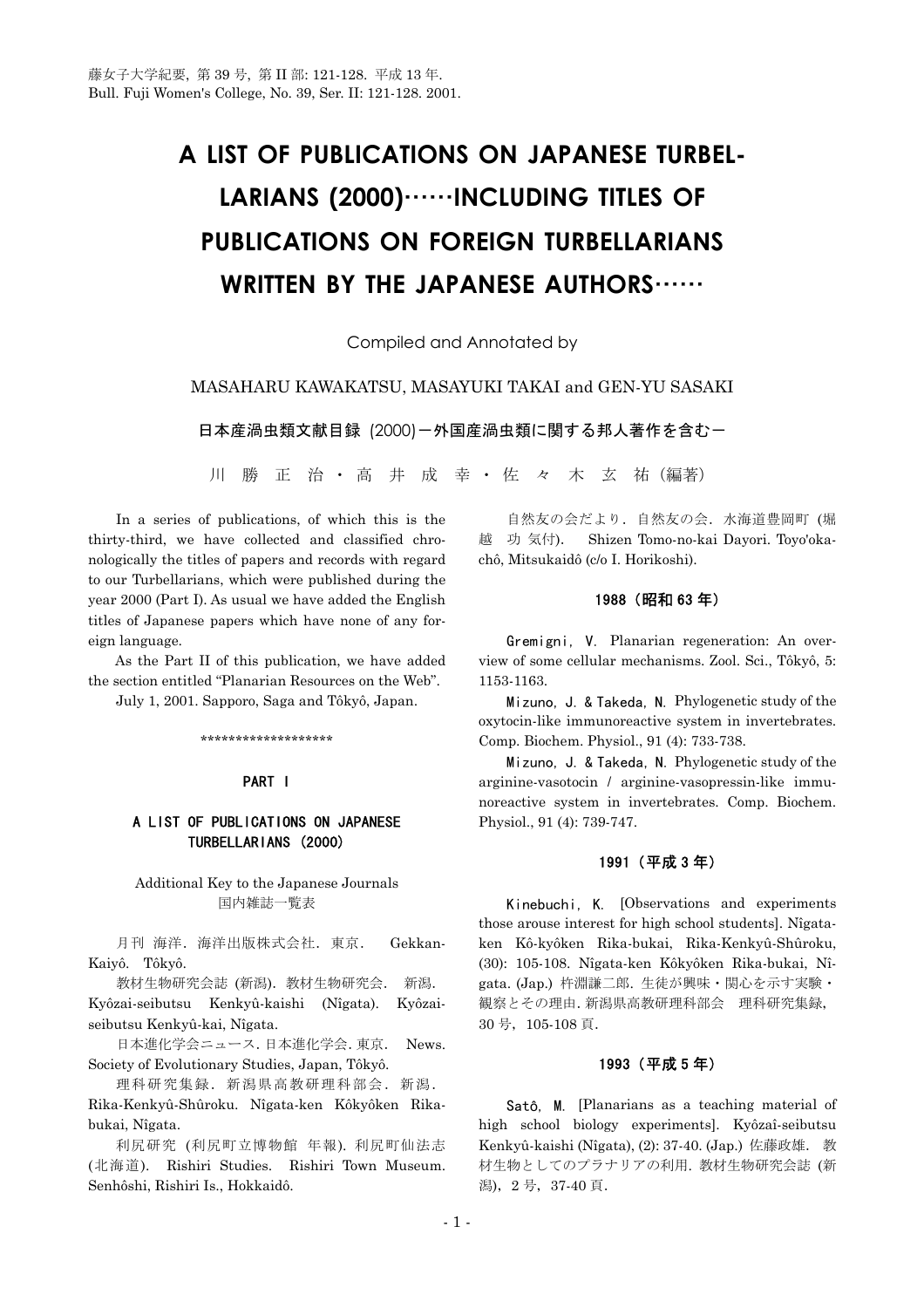#### 1994 (平成 6 年)

 Satô, M. [Evaluation of high school students' experiment on planarian regeneration and phototaxis]. Nîgata-ken Kôkyôken Rika-bukai, Rika-Kenkyû-Shûroku, (33): 47-48. Nîgata-ken Kô-kyôken Rikabukai, Nîgata. (Jap.) 佐藤政雄.プラナリアを用いた再 生および走光性の実験を行ってみて.新潟県高教研理科 部会 理科研究集録,33 号,47-48 頁.

## 1995 (平成 7 年)

 IUCN. Tentacle (The Newsletter of the IUCN/SSC Mollusc Specialist Group, Species Survival Commission). (5): 13.

#### 1999 (平成 11 年)

 Hishimura, Y. [Learning of the food-selection in Dugesia japonica]. Program of the 63rd Ann. Meet. of the Psychol. Soc. of Japan held in Nagoya, on Sept. 6, 1999. By title only. (Jap.) 菱村 豊.プラナリア (Dugesia japonica) における食物嫌悪学習の試み. 日本心理学会 第 63 回大会 (名古屋 1999 年 9 月 6 日) プログラム, ポスター発表. 表題だけ.

 Okochi, I., Sato, T. & Ohbayashi, T. [Are planarians a natural enemy of endemic snails in the Ogasawara Islands?]. Program & Abstracts of the 46th Ann. Meet. of the Ecol. Soc. of Japan held in Matsumoto, on March 27-30, 1999, p. 250. (Jap.) 大河内 勇·佐藤 大 樹・大林隆司.小笠原の陸産貝類を滅ぼすのはプラナリ ア類か.第 46 回日本生態学会大会 (松本,1999 年 3 月 27-30 日) 講演要旨集,250 頁.

## 2000 (平成 12 年)

 Aditya, A. K. & Mitra, S. Impact of cadmium chloride on biochemical and cellular (mitotic) changes in Dugesia bengalensis, Kawakatsu. [sic] IX ISBT Programme & Abstracts (Barcelona, June 26-July 1, 2000), additional sheet (without pagination).

 Agata, K. & Tominaga, K. Stem Cell System in planarian regeneration. Cell Technology, Tôkyô, 19: 376-383. (Jap.) 阿形清和・富永健一. 再生における幹細 胞システムの役割 全能性幹細胞を自在に制御するプラ ナリアに学ぶ. 特集 幹細胞システムと再生医学. 細胞工 学, 19 巻, 3 号, 376-383 頁.

 Agata, K. "The regeneration system of planarians". IX ISBT Programme & Abstracts (Barcelona, June 26- July 1, 2000), p.17.

 Asano, Y., Yoshida, A., Isozaki, N. & Ishida, S. Studies on the intestine of Turbellaria I. Production of intestine-specific monoclonal antibody and interspecific cross-reaction. IX ISBT Programme & Abstracts (Barcelona, June 26-July 1, 2000), p. 36.

 Chinone, S. & Ikezawa, H. [Freshwater turbellarians: Polycelis auriculata Ijima et Kaburaki, 1916, and Phagocata papillifera (Ijima et Kaburaki, 1916)]. In: "Red Data Book Ibaraki: Wild Animals", pp. 10, 24, 26, 182, 185, 190, 191-192. Kankyô-seisaku-ka, Seikatsu-kankyô-bu, Ibaraki Pref. (Jap.) 茅根重夫・池澤廣美. 淡水産ウズムシ類.カズメウズムシ・カントウイドウズ ムシ.茨城における絶滅のおそれのある野生生物<動物 編> 茨城県版-レッドデータブック-, 7 頁, 10 頁, 24 頁, 26 頁, 182 頁, 185 頁, 190 頁, 191-192 頁. 茨城県 生 活環境部 環境政策課. 水戸.

 Hattori, N. [Planarian study]. Title of a poster presentation at the Chûbu Branch of the Zool. Soc. of Japan held in Ise, on August 3-4, 2000. Section of High School Students' Study. Biol. Sci. News, No. 346: 11 (z-85 頁). By title only. (Jap.) 服部直記. プラナリアの研究. 日本動物学会大会 (伊勢, 平成 12年8月3-4日) ポスタ ー発表.生物科学ニュース,346 号 (10 月号),11 頁 (z-85 頁). 表題だけ.

 Hori, I. & Kishida, Y. Further observation on the early regenerates after fission in the planarian Dugesia japonica. IX ISBT Programme & Abstracts (Barcelona, June 26-July 1, 2000), p. 18.

 Hori, I., Kurihara, T. & Kishida, Y. Observation on rhabdites (epithelisomes) in the planarian epidermal cells using energy-filtering TEM. Program of the 71st Ann. Meet. of the Zool. Soc. of Japan held in Tôkyô, on September 21-23, 2000, p. 95. (Jap.) 堀 功・栗原孝行・岸田嘉一.電子分光型分析電子顕微鏡に よるプラナリア表皮細胞の棒状体の観察.日本動物学会 第 71 回大会 (東京, 平成 12 年 9 月 21-23 日) 予稿集,95 頁.English abstract of this lecture is printed in Zool. Sci., 17-Suppl., p. 78.

 Horikoshi, I. [The present condition of the type locality of *Phagocata papillifera* (Ijima et Kaburaki, 1916) in Mitsukaidô City, Ibaraki Pref.]. Shizen Tomono-kai Dayori (c/o I. Horikoshi), (117), pp. 2-3. (Jap.) 堀 越 功.第 332 回 8 月例会観察ノート 休耕田にメダカ の群れ 自然を色濃く残す谷津沼周辺 豊岡町谷津不動 尊付近を歩く. アシの根元にカルガモの親子. カントウ イドウズムシが生息する古井戸=水海道市豊岡町の石塚 さん方で.自然友の会だより,117 号,2-3 頁.

Imajima, M. [A chronological history of the Japanese Society of Systematic Zoology-At the occasion of the 50th Anniversary of the JSSZ]. Taxa, (9): 15-28. (Jap.) 今島 實. 日本動物分類学会発足 50 周年記念特別 寄稿 日本動物分類学会年譜. タクサ, 9 号, 15-28 頁.

Ishida, S. [Phagocata teshirogii Ichikawa et Kawakatsu, 1962, and Dendrocoelopsis lactea Ichikawa et Okugawa, 1958, in Aomori Prefecture]. In: "Red Data Book Aomori", Prefatory color page (8), pp. 270, 275. Shizen-hogo-ka, Kankyô-seikatsu-bu, Aomori Pref., Aomori. (Jap.) 石田幸子.ウズムシ綱 三岐腸目 プラ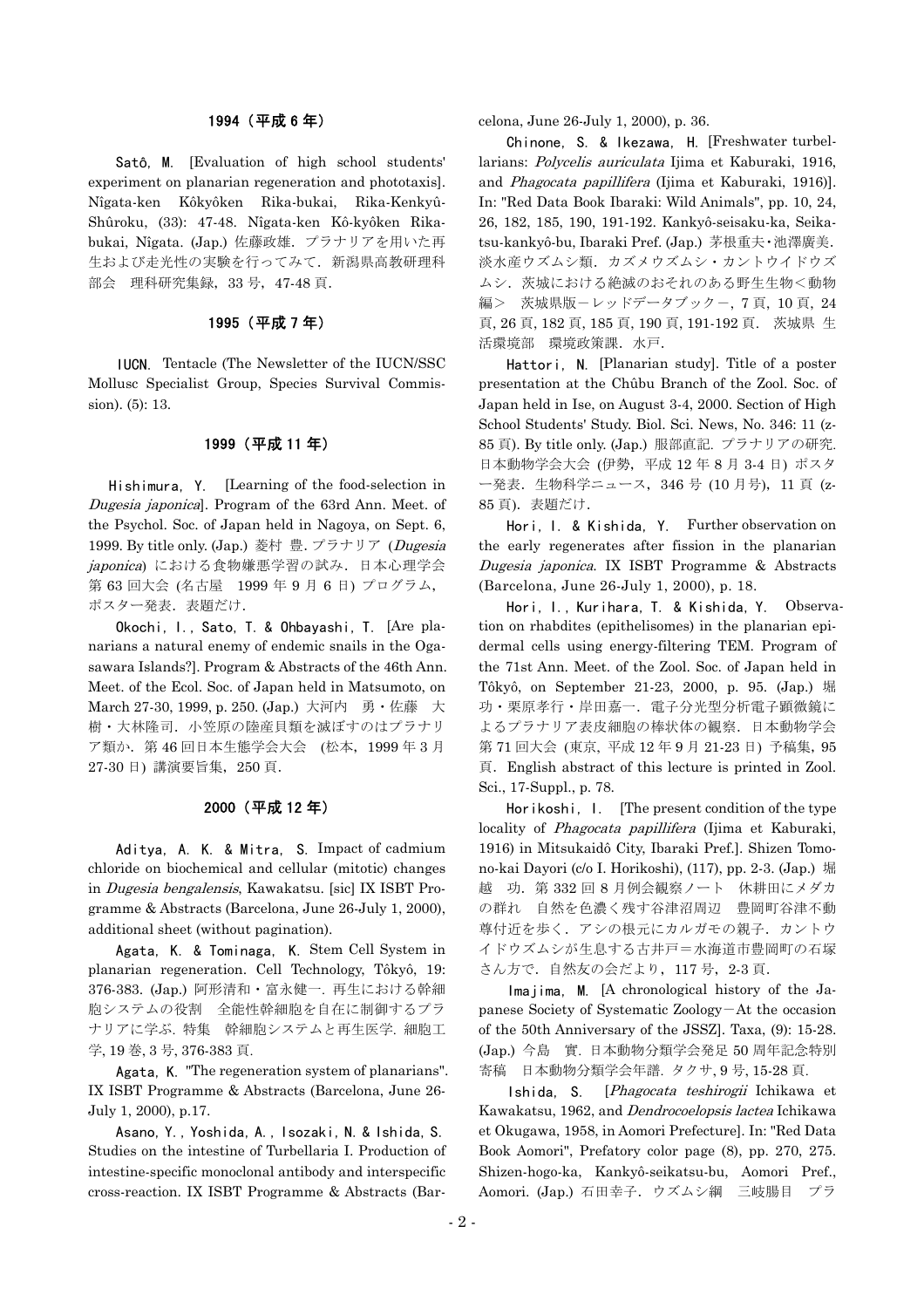ナリア科 トウホクコガタウズムシ.ウズムシ綱 三岐 腸目 デンドロシーラ科 キタシロウズムシ.青森県の 希少な野生生物-青森県レッドデータブックー,口絵 8 (原色写真 2 葉),270 頁,275 頁.青森県 環境生活部 自 然保護課. 東北印刷工業株式会社, 青森.

 Ishida, S. [Molecular biological study of two endemic species of freshwater planarians in Rishiri Islands, Hokkaidô]. Title of a lecture given at the Rishiri Town Museum, August 17, 1998. Rishiri Studies, (19): 139-141, with Table 5. (Jap.) 石田幸子. 利尻島固 有種プラナリア二種に関する分子系統進化学的研究. 教 育普及活動講座 (平成 10 年 8 月 17 日) 講演関連記事. 利尻研究,19 号,139-141 頁,表 5.

 Ishida, S. Fresh-water planarians distributed in Rishiri Island, Hokkaido, Japan (Report for a grant from Rishiri Town Museum, 1998). Rishiri Studies, (19): 45-49. (Jap. with Eng. summ.) 石田幸子. 利尻島 に生息するプラナリア.利尻研究,19 号,45-49 頁 (47 頁は原色写真).

 Kawakatsu's Note. Dr. Ishida considered that Dendrocoelopsis ichikawai should be placed in the genus Bdellocephala de Man, 1875. This opinion based upon her molecular biological data is not accepted by taxonomists. Cf. Kawakatsu, Sluys, Timoshkin, Naumova, Nishino & Takai, 2001. Belg. Jour. Zool., 131 (Suppl.-1): 218. On the status of Dendrocoelopsis ichikawai.

 Itoh, M. T. & Igarashi, J. Circadian rhythm of serotonin levels in planarians. Neuroreport, 11 (3): 473-476.

 Iwasaki, T., Sasaki, R. & Nakauchi, Y. [Distribution of a 540kDa connectin (titin)-related protein in muscle cells of the planarian Dugesia japonica. Title of a lecture given at the Annual Meet. of the Tôhoku Branch of the Zool. Soc. of Japan held in Yamagata, on August 5, 2000. Biol. Sci. News, No. 346: 11 (z-85). By title only. (Jap.) 岩崎哲宏・佐々木 僚・中内祐 二. 淡水棲ナミウズムシ類の筋細胞におけるコネクチン 様 540kDa タンパク質の分布.日本動物学会東北支部大 会 (山形, 平成 12年8月5日) 講演要旨. 生物科学ニュ ース,346 号 (10 月号),11 頁 (z-85 頁).表題だけ.

 Iwasaki, T., Sasaki, R. & Nakauchi, Y. Studies on distribution on a 540 kDa connectin (titin)-related protein in muscle cells of freshwater planarians. Program of the 71st Ann. Meet. of the Zool. Soc. of Japan held in Tôkyô, on September 21-23, 2000, p. 121. (Jap.) 岩崎哲宏・佐々木 僚・中内祐二. 淡水棲ウズムシ類の 筋細胞におけるコネクチン様 540kDa タンパク質の分布. 日本動物学会第 71 回大会 (東京, 平成 12 年 9 月 21-23 日) 予稿集,121 頁. English abstract of this lecture is printed in Zool. Sci., 17-Suppl., p. 38.

Environmental Agency of the Prime Minister

Office (Section of Wild Animals and Plants, Office of the Natural Protection). [Plathelminthes]. In: Revision of the Red List: The Invertebrates III. An Announcement of the Environmental Agency, April 12, 2000. (Jap.) 環境庁 自然保護局 野生生物課. 無脊椎動物 (昆虫類,貝類,クモ類,甲殻類等) のレッ ドリストの見直しについて. 1-5 頁+別紙 1-2 (1~8 頁) + 別紙 3-1, 3-2, 3-3 (1~22 シート). http://www. eic.or.jp/eanet/

 Kawakatsu's Note. This Revised List includes 7 triclad species classified into 2 categories. CR+EN: Ectoplana limuli (Ijima et Kaburaki, 1916); Dugesia izuensis (Katô, 1943); Phagocata papillifera (Ijima et Kaburaki, 1916); Dendrocoelopsis kishidai Kawakatsu, 1978. VU: Phagocata albata Ichikawa et Kawakatsu, 1962; Phogocata suginoi Kawakatsu, 1974; Phagocata tenella Ichikawa et Kawakatsu, 1963. The Revised Version of the Japanese Red Data Book of Endangered Species based upon the Revised List is now in preparation.

 Kato, C., Ishida, S. & Mihashi, H. [An analysis of the moving function in the regeneration process of freshwater planarians]. Title of a lecture given at the Ann. Meet. of the Tôhoku Branch of the Zool. Soc. of Japan held in Yamagata, on August 5, 2000. Biol. Sci. News, No. 346: 11 (z-85). By title only. (Jap.) 加藤千 裕・石田幸子・御橋廣眞. 淡水棲プラナリア再生過程に おける走行運動機能の解析.日本動物学会東北支部大会 (山形, 平成 12 年 8 月 5 日) 講演要旨.生物科学ニュー ス,346 号,11 頁 (z-85 頁).表題だけ.

 Kawakatsu, M., Chernyshv, A. V., Ogren, R. E. & Murayama, H. The first record of the bipaliid land planarian from Vladivostok in Russia (Turbellaria, Seriata, Tricladid, Terricola). Shibukitsubo, (21): 37-40. (Jap. with Eng. summ.) 川勝正治・アレクセイ V. チ ェルニシェフ・ロバート E. オグレン・村山 均. ロシ ア共和国ウラジオストック産陸棲三岐腸類コウガイビル 科 1種の記録. しぶきつぼ, 21号, 37-40 頁.

 Compilers' Note. Cf. Sasaki, Murayama & Kawakatsu, 2001 (a web article). A reprint edition of four English abstracts and a single text of land planarian papers published in the SHIBUKITSUBO (1998-2001). [http://www.ct.sakura.ne.jp/~gen-yu/lp/](http://www.ct.sakura.ne.jp/~gen-yu/lp/shibukitsubo/lp.html)  [shibukitsubo/lp.html](http://www.ct.sakura.ne.jp/~gen-yu/lp/shibukitsubo/lp.html)

 Kawakatsu, M. & Kuranishi, R. B. A preliminary report on freshwater planarians (Turbellaria: Tricladida: Paludicola) collected from the Kamchatka Peninsula and the North Kuril Islands 1996-1997. Nat. Hist. Res., Special Issue (Results of Recent Research on Northeast Asian Biota / Natural History Museum and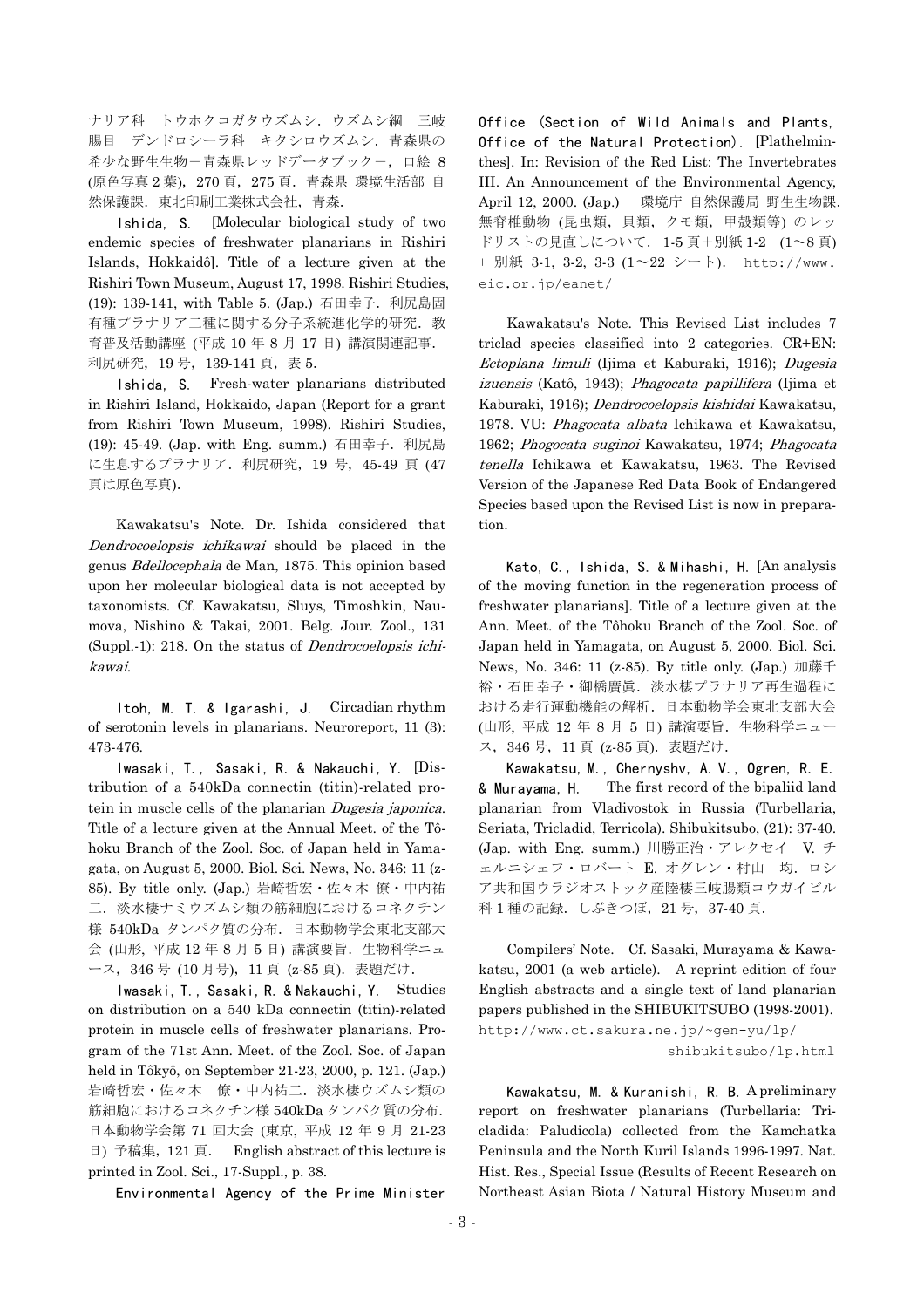Institute, Chiba). (7): 49-55. 和文表題:川勝正治・倉西 良一.1996-1997 年に採集されたカムチャッカ半島と北 千島の淡水棲三岐腸類 (予報).

 Kawakatsu, M., Nishino, M., Tamura, S., Takai, M., Oki, I., Kuznedelov, K. D. & Timoshkin, O. A. Morphology of Phagocata kawakatsui Okugawa, 1956, from the bottom of Lake Biwa-ko in Honshû, Central Japan (Turbellaria, Tricladida, Paludicola). Acta Biol. Leopoldensia, 22 (1): 27-35.

 Kawakatsu, M., Ogren, R. E. & Froehlich, E. M. Additions and corrections of the previous land planarian indices of the world (Turbellaria, Seriata, Tricladida, Terricola). Additions and corrections of the previous land planarian indices of the world - 8 (2). Bull. Fuji Women's College, (38), II: 83-103. 和文表題:川勝 正治・ロバート E. オグレン・ユードキシア M. フロ ーリッヒ.世界の陸棲三岐腸類の種の総覧 (1897-1999) の補遺と訂正.補遺と訂正-8 (2).

 Kawakatsu, M., Sluys, R., Timoshkin, O. A., Naumova, T. V., Nishino, M. & Takai, M. Redescription of Bdellocephala annandalei, an endemic dendrocoelid planarian from Lake Biwa-ko in Honshû, Central Japan (Turbellaria, Tricladida, Paludicola). Reduced copies of OP sheets of the oral presentation given at the Ninth ISBT (Barcelona, Spain: June 27- July 1, 2000).

 Kawakatsu's Note. This leaflet (8 pages) is a distribution material for the participants of the IXth ISBT; not a publication.

 Kawakatsu, M., Sluys, R., Timoshkin, O. A., Naumova, T. V., Nishino, M. & Takai, M. Redescription of Bdellocephala annandalei, an endemic dendrocoelid planarian from Lake Biwa-ko in Honshû, Central Japan (Turbellaria, Tricladida, Paludicola). IX ISBT Programme & Abstracts (Barcelona, June 26-July 1, 2000), p. 25.

 Kawakatsu, M. & Takai, M. A list of publications on Japanese Turbellarians (1999) --- Including titles of publications on foreign Turbellarians written by the Japanese authors ---. Bull. Fuji Women's College, (37), II: 77-82. (Both in Eng. and Jap.) 和文表題:川勝正治・ 高井成幸.日本産渦類虫類文献目録 (1999)---外国産渦虫 類に関する邦人著作を含む….

 Kawakatsu, M., Yamamoto, K., Ogren, R. E. & Takai, M. Figures of the poster presentation given at the Ninth International Symposium on the Biology of Turbellaria, Barcelona, June 27-July 1, 2000. Occ. Publ., Biol. Lab. Fuji Women's College, Sapporo (Hokkaidô), Japan: (34): 1-4.

 Kobayashi, K., Arioka, S. & Hoshi, M. The difference between sexualized worms and sexual worms in the planarian Dugesia ryukyuensis. Program

of the 71st Ann. Meet. of the Zool. Soc. of Japan held in Tôkyô, on September 21-23, 2000, p. 39. (Jap.) 小林一 也・ 有岡幸子・星 元紀. プラナリアの有性化個体と有 性個体の違い. 日本動物学会 第 71 回大会 (東京, 平成 12 年 9 月 21-23 日) 予稿集,39 頁. English abstract of this lecture is printed in Zool. Sci., 17-Suppl., p. 87.

 Kobayashi, K., Arioka, S. & Hoshi, M. Switching from asexual to sexual reproduction in the planarians: Description of supernumerary ovaries in sexualized planarians. Program of the 71st Ann. Meet. of the Zool. Soc. of Japan held in Tôkyô, on September 21-23, 2000, p.126. (Jap.) 小林一也・有岡幸子・星 元紀. プ ラナリア有性化個体に観察される過剰卵巣の意味.日本 動物学会第 71 回大会 (東京,平成 12 年 9 月 21-23 日) 予 稿集,126 頁. English abstract of this lecture is printed in Zool. Sci., 17-Suppl., p. 87.

 Koinuma, S., Umesono, Y., Watanabe, K. & Agata, K. Planarian FoxA (HNF3) homologue is specifically expressed in the pharynx-forming cells. Gene, (259): 171-176.

 Kusayama, T. & Watanabe, S. Reinforcing effects of methamphetamine in planarians. Neuroreport, 11 (11): 2511-2513.

 Makino, T. [Distribution and regeneration of a polyclad, Notoplana humilis at Tamano City, Japan (Guidance: Miyazaki, T.)]. Umiushi Tsûshin, Tôkyô, (26): 8-9. (Jap.) 牧野 泰.ウスヒラムシの分布と再生 (指導:宮崎武史).うみうし通信,26 号,8-9 頁.

 Makino, T. [Distribution and regeneration of Bipalium nobile and Stylochoplana pusilla at Tamano City, Okayama Pref., Japan (Guidance: Miyazaki, T.)]. Dai 43kai Nihon Gakusei Kagakushô Zenshû (Collection of Winners' articles of the 43rd Science Educaion Prize for the Japanese Students), pp. 68-69. Kyôiku-Hôdôsha, Tôkyô. (Jap.) 牧野 泰.高校/文部大臣奨励 賞/個人研究 陸産及び海産プラナリアの分布と再生の 研究. 第 43 回日本学生科学賞作品集, 68-69 頁. オオミ スジコウガイビルとカイヤドリヒラムシの研究…川勝.

 Minekishi, H. [On some Japanese Acoela species those very similar to European and American species]. Title of a lecture given at the 36th Ann. Meet. of the Japanese Soc. of Systematic Zoology held in Tôkyô, on May 20-21, 2000. Program (without pagination.) (Jap.) 峯岸秀雄.本邦産無腸目渦虫で,欧米産のものと近似な 種について.日本動物分類学会第 36 回大会 (東京,5 月 20-21 日) プログラム.表題だけ.

 Minekishi, H. A quantitative research on interstitial organisms by sea-water ice method (2). Program of the 71st Ann. Meet. of the Zool. Soc. of Japan held in Tôkyô, on September 21-23, 2000, p. 51. (Jap.) 峯岸秀 雄.海水氷法による間隙水性動物群の量的調査 (2).日 本動物学会第 71 回大会 (東京, 平成 12 年 9 月 21-23 日) , 予稿集,51 頁. English abstract of this lecture is printed in Zool. Sci., 17-Suppl., p. 40.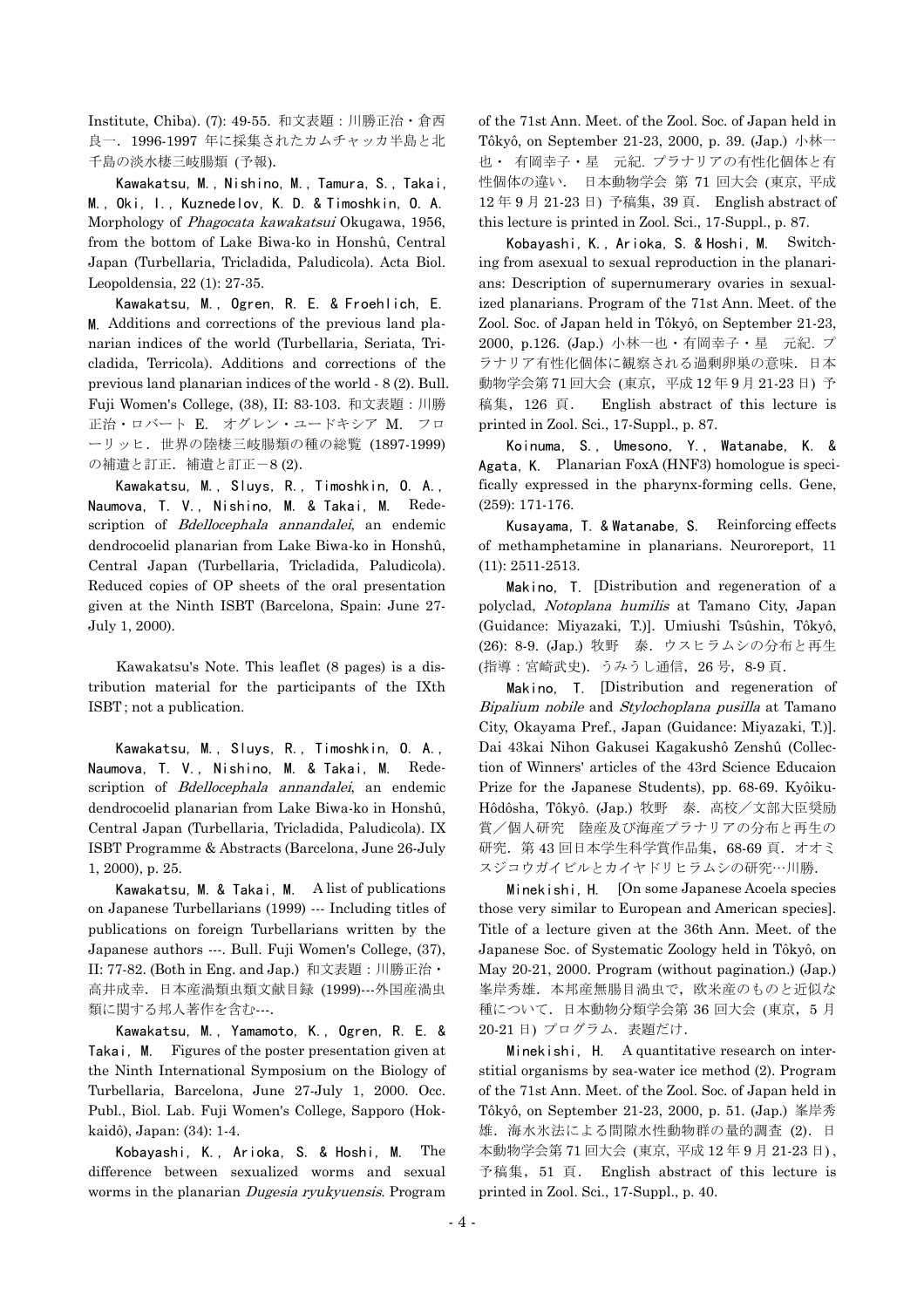Murayama, H. Stuffing by Murayama: Photographs of two live specimens of Phagocata suginoi Kawakatsu, 1974, from the type locality at Kashiwazaki, Niigata Pref., Honshû, Japan. Shibukitsubo, (21): 40. (Jap. with Eng. explanation.) 村山 均.ホクリクホソウズムシの 生体写真. しぶきつぼ, 21号: 40 頁.

 Naumova, T. V. & Timoshkin, O. A. Endemic Bdellocephala (Turbellaria, Tricladida, Paludicola) from Lake Baikal: diversity, morphology and taxonomy. IX ISBT Programme & Abstracts (Barcelona, June 26- July 1, 2000), p. 24.

 Nîjima, T. [Platyhelminthes: Turbellaria]. In: Chiba-ken Shiryô-Kenkyû-Zaidan (ed.), Chiba-ken no Shizenshi (Natural History of Chiba Prefecture), pp. 175-177, 747-748. Chiba Pref. (Jap.) 新島偉行. 扁形動 物門-渦虫綱.千葉県史料研究財団 (編) 県史シリーズ 46.千葉県の自然史,本編 7 千葉県の動物 2 海の動 物,175-177 頁,747-748 頁.千葉県.菱電印刷株式会 社,千葉.

 Kawakatsu's Note. Explanations of 4 marine turbellarian species with color photos are given. They are: Convoluta japonica Katô, 1948; Notoplana humilis (Stimpson, 1857); Planocera reticulata (Stimpson, 1855); Planocera multitentaculata Katô, 1944.

 Nishino, M. [Community of benthic organisms in Lake Biwa-ko]. Gekkan Kaiyô, 32 (10): 694-700. Kaiyô Shuppan, Tôkyô. (Jap.) 西野麻知子. 琵琶湖のベ ントス群集.月刊 海洋,32 巻,10 号,694-700 頁. コガタウズムシとビワオオウズムシの記事を含む…川勝.

 Nishino, M. & Watanabe, N. C. Evolution and endemism in Lake Biwa, with special reference to its gastropod mollusc fauna. Advanc. Ecol. Res., 31: 151- 180.

Nunomura, N. Occurrences of Bipalium nobile (land turbellaria) from Toyama City. Bull. Toyama Science Museum, (23): 165. (Jap.) 布村 昇.富山市に 出現したオオミスジコウガイビル.富山市科学文化セン ター研究報告,23 号,165 頁.

 Okada, T. [The first naturalist who studied planarian regeneration]; [Planarians - One of the most important experimental animals for the study of morphogenesis]. In: Okada, T., "Seibutsugaku no Tabi - Hajimari wa Konchû-saishû!] (My Autobiography - Dr. Tokindo Okada). Pp. 40-55. Shinchô-Sensho, Shinchôsha, Publ. Co., Tôkyô. (Jap.) 岡田節人. 生物学の旅 ー始まりは昆虫採集!ー. 新潮選書. 新潮社, 東京. 第 Ⅰ部「生物学事始め」の中に、<再生を調べた人, 見た 人>, <プラナリアーこの愛すべき不死の動物> (pp. 40-55) を含む…川勝.

 Okano, H. & Agata, K. Stem cells and regeneration. Cell Thechnol., Tôkyô, 19 (3): 368-374. (Jap.) 岡野 栄之・阿形清和. 幹細胞を用いた臓器再生は 21 世紀の

新しい医療となるか.特集 幹細胞システムと再生医学. 細胞工学,19 巻,3 号,368-374 頁.

 Orii, H., Itoh, H. & Watanabe, K. Gross anatomy of the Dugesia japonica. Program of the 71st Ann. Meet. of the Zool. Soc. of Japan held in Tôkyô on September 21-23, 2000, p. 53. (Jap.) 織井秀文・伊藤秀樹・ 渡邊憲二. プラナリアの体づくり一筋肉の構造-. 日本 動物学会第 71 回大会 (東京, 平成 12 年 9 月 21-23 日) 予 稿集,53 頁. English abstract of this lecture is printed in Zool. Sci., 17-Suppl., p. 29.

 Osawa, S. [Sexual and asexual reproductions of freshwater planarians]. Soc. Evolut. Stud. Jap. News, 1 (3): 7-9. (Jap.) 大澤省三. プラナリアの有性生殖と無性 生殖.日本進化学会ニュース,1 巻,3 号,7-9 頁.

 Rossi, L., Batistoni, R., Andreli, I., Deri, P., Salvetti, A., Falleni, A. & Gremigni, V. Molecular cloning of DjXNP, a Dugesia gene similar to the human XNP/ATR-X gene. IX ISBT Programme & Abstracts (Barcelona, June 26-July 1, 2000), p. 12.

 Sakai, F., Agata, K., Orii, H. & Watanabe, K. Organization and regeneration ability of spontaneous supernumerary eyes in planarians-Eye regeneration field and pathway selection by optic nerves - . Zool. Sci., Tôkyô, 17: 375-381.

Sakurai, T. Ultrastructural study of the disappearance and appearance of neoblasts in the freshwater planarian, *Dugesia japonica* x-irradiated with a dose of 12 Gy. Program of the 71st Ann. Meet. of the Zool. Soc. of Japan held in Tôkyô, on September 21-23, 2000, p. 126. (Jap.) 櫻井隆繁.12 Gy X 線照射による ナミウズムシ新生細胞の消長-微細構造的研究.日本動 物学会第 71 回大会 (東京, 平成 12 年 9 月 21-23 日) 予 稿集, 126 頁. English abstract of this lecture is printed in Zool. Sci., 17-Suppl., p. 84.

Sato, G. & Sato, N. [The concept <evolution research>: From a viewpoint of divelopmental biology]. The Heredity (Iden), 54 (9): 63-67. (Jap.) 佐藤剛毅・佐 藤矩行. 進化研究のコンセプトを語る. 4進化発生生物 学の立場から. 遺伝, 54 巻, 9号, 63-67 頁.

Sato, N. [A short report of the XVIIIth New International Congress of Zoology held in Athens on August 28-September 2]. Biol. Sci. News, No. 347: 18- 19 (z-88-89). 佐藤矩行. 第 18 回 (新) 国際動物学会議, 参加報告.生物科学ニュース,347 号 (11 月号),18-19 頁 (z-88-89 頁).

 Shinozuka, Y. et al. (Saitama Prefectural Kawaka High School). [Regeneration experiments on planarians]. Program of the 71st Ann. Meet. of the Zool. Soc. of Japan held in Tôkyô, on September 21-23, 2000, p.136. Title of a poster presentation by students of Middle and High Schools. (Jap.) 篠塚康智ほか (埼玉県 立川和高等学校). プラナリアの再生実験.日本動物学 会第 71 回大会 (東京, 平成 12 年 9 月 21-23 日) 予稿集, 136 頁. ポスター発表. 表題だけ.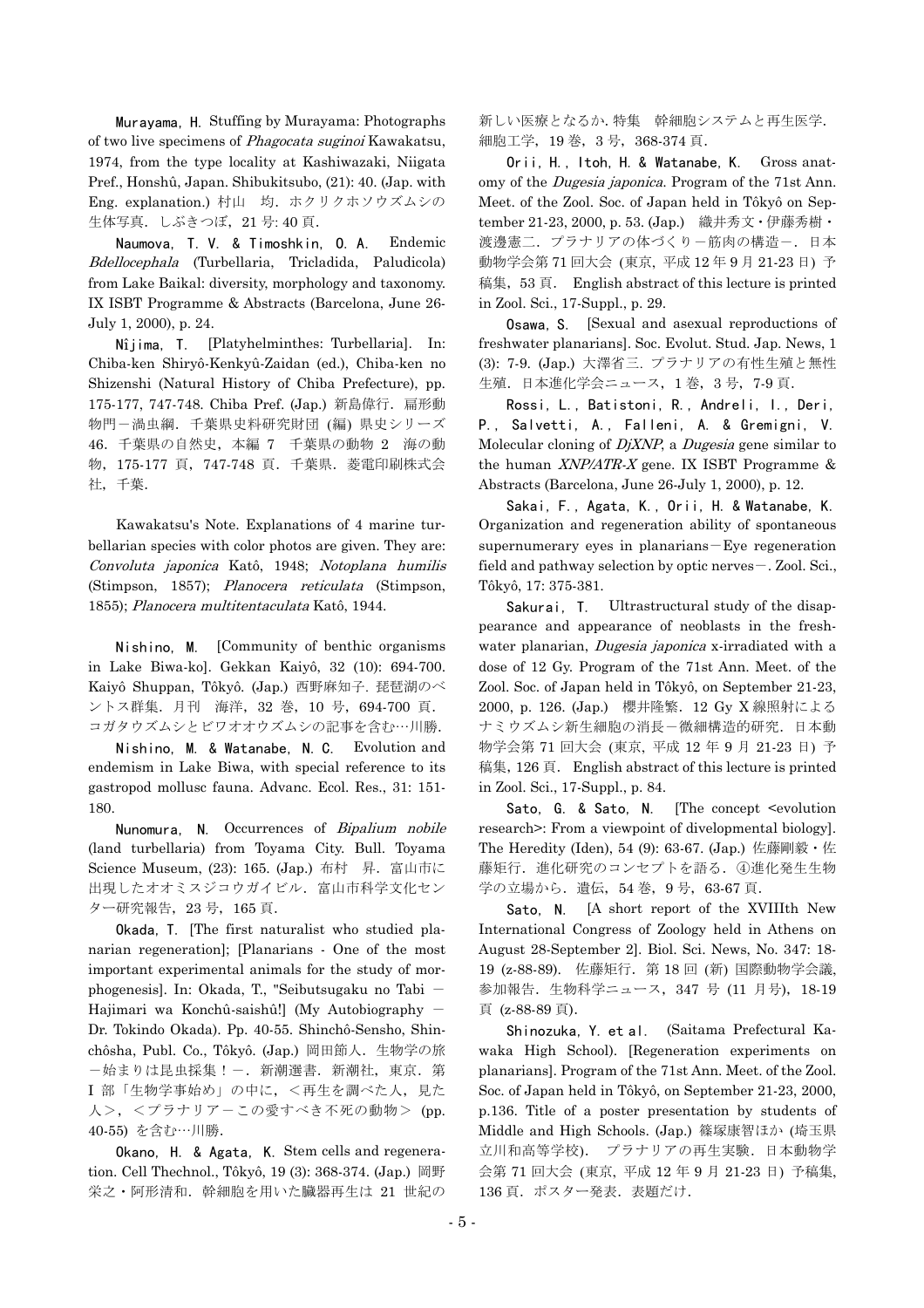Shinozuka, Y., Ishioka, N., Katô, W., Satô, H. & Yanagishita, M. (Guide: Kadota, H. & Hirota, Y.). [Regeneration experiments on planarians]. Title of a poster presentation at the 71st Ann. Meet. of the Zool. Soc. of Japan held in Tôkyô, on September 21-23, 2000. Section of High School Students' Study. Biol. Sci. News, No. 348: 23 (z-91). By title only. (Jap.) 篠塚康智・石岡 伸晃・加藤 恒・佐藤秀明・柳下雅則 (指導:門田寿子・ 廣田要三).プラナリアの再生実験について. 日本動物 学会第 71 回大会 (東京, 平成 12 年 9 月 21-23 日) 中・ 高校生ポスター発表.生物科学ニュース,348 号 (12 月 号), 23 頁 (z-91 頁). 表題だけ.

 Shirasawa, Y. & Yoshihama, I. The photoreceptor organs of land planarians. Bull. Tokyo Med. Univ., (26): 71-82 (+ pls. 1-6). (Jap. with Eng. summ.) 白澤康 子·吉濱 勲. 陸生渦虫コウガイビル Bipalium sp. の 光受容器の形態学的観察. 東京医科大学紀要, 26 号, 71-82 頁 (+ pls. 1-6).

 Kawakatsu's Note. Their material used are listed as Bipalium fuscatum Stimpson, 1857, Bipalium multilineatum Makino et Shirasawa, 1983, and Bipalium nobile Kawakatsu et Makino, 1982. They classified animals only by external features.

 Shirasawa, Y. & Yoshihama, I. Ultrastructural comparison of the photoreceptor organs of Bipalium sp. with those of some freshwater and marine planarians. IX ISBT Programme & Abstracts (Barcelona, June 26- July 1, 2000), p. 65.

 Shirasawa, Y. & Yoshihama, I. Oocytes in parenchyma in the land planarian Bipalium sp. Program of the 71st Ann. Meet. of the Zool. Soc. of Japan held in Tôkyô, on September 21-23, 2000, p. 54. (Jap.) 白澤康子·吉濱 勲. 陸生渦虫コウガイビル (Bipalium sp.) の柔組織内に観察される卵細胞について.日本動物 学会第 71 回大会 (東京,平成 12 年 9 月 21-23 日) 予稿 集,54 頁. English abstract of this lecture is printed in Zool. Sci., 17-Suppl., p. 38.

 Shirayama, Y. [Biodiversity and Systematics of Invertebrates: A Synthetic View]. In: Shirayama, Y. (ed.), "Diversity and Evolution of Invertebrates" (Exclusive of the Arthropoda), pp. 2-46. Shôkabô Publ. Co., Tôkyô. (Jap.) 白山義久. 総合的観点からみた無脊椎動物 の多様性と系統. 岩槻邦男·馬渡俊輔 監修, 白山義久 編, "無脊椎動物の多様性と系統 (節足動物を除く)", 2-46 頁. 裳華房, 東京.

 Shojima, K., Yukita, K. & Ishida, S. Expression analysis of alkaline phosphatase during embryogenesis of Pseudostylochus intermedium (Polycladida). IX ISBT Programme & Abstracts (Barcelona, June 26- July 1, 2000), p. 42.

 Sluys, R & Hazevoet, C. J. Pluralism in species concepts: Dividing nature at its diverse joints. Taxa, (8): 18. (Jap.) Sluys, R. & Hazevoet, C. J. 種の概念にお ける多元論:多様な接合点での自然の分割.タクサ,8 号,18 頁.

 Kawakatsu's Note. This is a Japanese abstract of the paper published in Species Diversity, 4 (2): 243-256. Cf. Kawakatsu & Takai, 2000 (Bull. Fuji Women's College, (38), II, p. 82).

 Sluys, R. & Kawakatsu, M. New, southernmost record of Paucumara trigonocephala (Platyhelminthes, Tricladida, Maricola) from Queensland, with documentation of earlier records from Japan. The Queensland Naturalist, 38 (1-3): 24-30.

 Sluys, R., Kawakatsu, M. & Timoshkin, O. A. Taxonomic redescription of Phagocata sibirica based on Livanov's *Penecurva* specimens, and comparison with Phagocata vivida (Platyhelminthes, Tricladida, Paludicola). IX ISBT Programme & Abstracts (Barcelona, June 26-July 1, 2000), p. 6.

 Sugiyama, D., Ohmori, S., Yoshida, W. & Ishida, S. The influence of bisphenol A in freshwater planarians. Program of the 71st Ann. Meet. of the Zool. Soc. of Japan held in Tôkyô, on September 21-23, 2000, p. 106. (Jap.) 杉山大智・大森伸也・吉田 渉・石田幸子. 淡水棲プラナリアに及ぼすビスフェノールAの影響.日 本動物学会第 71 回大会 (東京, 平成 12 年 9 月 21-23 日) 予稿集,106 頁. English abstract of this lecture is printed in Zool. Sci., 17-Suppl., p. 55.

 Tajika, K.-I. [Turbellaria: A Supplement]. In: †Uchida, T. & Yamada, M. (eds.), "Dôbutsu Keitôbunrui-gaku (Systematic Zoology), Supplementary Volume", pp. 86-89. Nakayama-shoten Publ. Co., Tôkyô. (Jap.) 田近謙一.扁形動物 渦虫綱. 内田 亨 (故) ・山田眞弓 編,動物系統分類学 追補版,86-89 頁. 中山書店,東京.

 Kawakatsu's Note. The Section "Platyhelminthes-Turbellaria" in this serial books is include in Vol. 3, pp. 9-78. It was written by the late Dr. T. Uchida in 1965. Cf. Kawakatsu, 1968 (Bull. Fuji Women's College, (6), p. 113).

 Tajika, K.-I. [Platyhelminthes: Turbellaria; Trematoda; Cestoda; Origin of the Bilateria]. In: Shirayama, Y. (ed.), "Diversity and Evolution of Invertebrates" (Exclusive of the Arthropoda), pp. viii, 118-124, 267-268, 280, 322. Shôkabô Publ. Co., Tôkyô. (Jap.) 田 近 謙一. 扁形動物門. 渦虫綱 吸虫綱 条虫綱 左右相 称動物の起源 (巻頭原色図⑨-⑩, 分類表, 引用文献なら びに参考文献,著者略歴を含む).岩槻邦男・馬渡 俊輔 監修, 白山義久 編, "無脊椎動物の多様性と系統 (節足 動物を除く)", viii 頁⑨-⑩, 118-124 頁, 267-268 頁, 280 頁, 322 頁. 裳華房, 東京.

Timoshkin, O. A. [Lake Baikal: Its biodiversity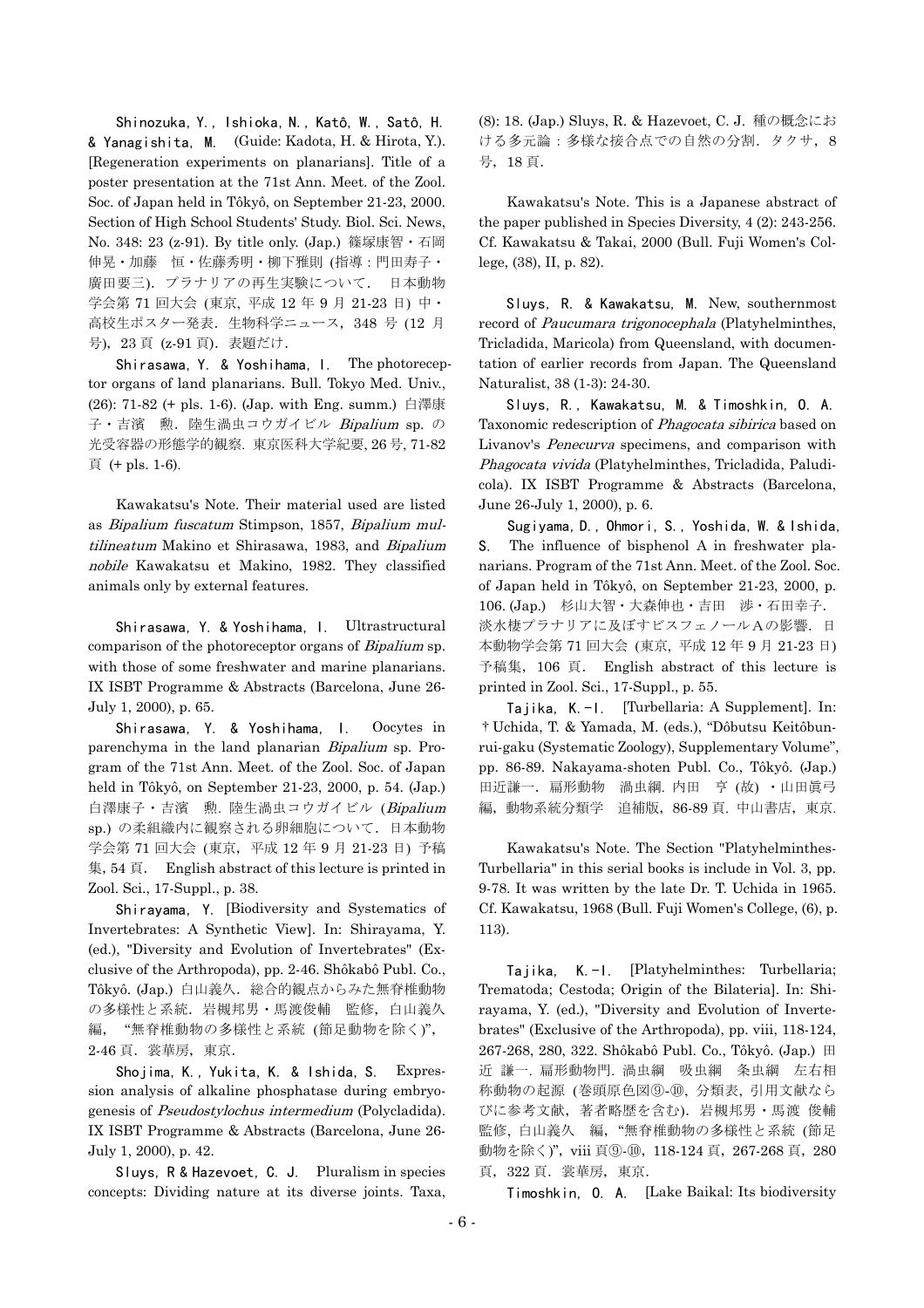-- Lives of 30 million years]. In: Hidaka, T. (ed.), "Mizu no Seitaigaku", Chapt. 2 ([History of Ancient Lakes]), Sect. 1, pp.  $54-64 + A$  short introduction of Dr. Timoshkin. Blue Backs B-1308. Kôdansha Publ. Co., Tôkyô. (Jap.) オレック A. ティモーシュキン. バイカル湖-3000 万年の生命たち.日高敏隆 編,"水と生命の生態 学 水に生きる生物たちの多様な姿を追う", 第 2 章, 第 1 節:54-64 頁+ティモーシュキン経歴.講談社 ブ ルーバックス B-1308. 講談社, 東京.

Yamamoto, K. Bipalium sp. Kumamoto-1. Junshin Chûgakkô = Junshin Joshi Kôtôgakkô Kiyô, No. 27: 39- 41. (Jap.) 山本清彦. Bipalium sp. Kumamoto-1. 純心中 学校·純心女子高等学校 紀要, 27 号, 39-41 頁.

 Yamamoto, K. [Editorial Note]. Junshin Chûgakkô = Junshin Joshi Kôtôgakkô Kiyô, No. 27: the last page without pagination. (Jap.) 山本清彦. 編集後記. 純心中 学校·純心女子高等学校 紀要, 27号, 最終頁.

 Yamamoto, K., Takai, M., Ogren, R. E. & Kawakatsu, M. Chromosomes of bipaliid land planarians from the vicinities of Nagasaki in Kyûshû, Southern Japan (Turbellaria, Tricladida, Terricola). Reduced copy of a poster used in the poster presentation given at the Ninth ISBT (Barcelona, Spain: June 27-July 1, 2000).

 Kawakatsu's Note. This reduced copy (B4 size) is not a publication. Cf. Kawakatsu, Yamamoto, Ogren & Takai, 2000 (Occ. Publ., Biol. Lab. Fuji Women's College, Sapporo (Hokkaidô), Japan, (34): 1-4).

 Yamamoto, K., Takai, M., Ogren, R. E. & Kawakatsu, M. Chromosomes of bipaliid land planarians from the vicinities of Nagasaki in Kyûshû, Southern Japan. IXth ISBT Programme & Abstracts (Barcelona, June 26-July 1, 2000), p. 57.

 Yoshida, W., Kato, C. & Ishida, S. Variety and universality of the genus *Dugesia* of Japan studied by comparisons of partial 18S rDNA. Program of the 71st Ann. Meet. of the Zool. Soc. of Japan held in Tôkyô, on September 21-23, 2000, p. 52. (Jap.) 吉田 渉・加藤千 裕·石田幸子. 18S rDNA からみた本邦産 Dugesia 属に おける多様性と普遍性. 日本動物学会第 71 回大会(東 京, 平成 12 年 9 月 21-23 日) 予稿集, 52 頁. English abstract of this lecture is printed in Zool. Sci., 17-Suppl., p. 41.

 Yoshida, W., Kuznedelov, K. D., Kato, C. & Ishida, S. Genetic divergence and phylogeny of Japanese Dugesiidae (Tricladida: Paludicola) studied by comparisons of partial 18S rDNA. IXth ISBT Programme & Abstracts (Barcelona, June 26-July 1, 2000), p. 39.

 Kawakatsu's Note. These authors mentioned one of their samples used is "D. Izuensis? (form Mie)". This sample is *Dugesia* sp. (*D. Japonica*?), not *Dugesia* 

izuensis Katô, 1943 (in litt. from Dr. Ishida). The latter is only recorded from the type locality, Shimoda, the Izu Peninsula, Shizuoka Pref., Honshû. It is an endangered species (CR + EN) (Kawakatsu, In press).

\*\*\*\*\*\*\*\*\*\*\*\*\*\*\*\*\*\*\*

#### Part II

#### PLANARIAN RESOURCES ON THE WEB

 Information on planarians on web has increased steadily since the late 1980's. However, in the series of 'A List of Publications on Japanese Turbellarians' (published annually after 1968: 1968-1998 by Kawakatsu; 1999-2000 by Kawakatsu & Takai), URLs of these websites have not been listed as a general rule.

 At present, the number of URLs in various research fields on planarians has been incleasing yearly. Beginning with 2001, Sasaki (a new coauthor of this bibliographic series) has been succesful in collecting some 170 URLs in the world (82 in Japan and 87 in other countries -- including several English Versions of articles in the Gen-yu's Files).

 Web information, abstracts and articles written in Japanese cannot be opened without the use of software for the Japanese language. Moreover, the contents of Japanese websites on planarians are non-academic in most cases except for a few special articles and abstracts of zoological papers.

 We have used the following system in filing planarian websites:

 1). Planarian Resources on the Web: Japanese Version. By Gen-yu Sasaki.

> Opened separately as follows: [http://www2u.biglobe.ne.jp/](http://www2u.biglobe.ne.jp/~gen-yu/plaweb.html)  [~gen-yu/plaweb.html](http://www2u.biglobe.ne.jp/~gen-yu/plaweb.html)

 This Japanese Version opens with Japanese language software for Japanese-speaking persons. All of the websites (both in Japanese and in foreign languages) are classified into 10 sections. A short Japanese explanation is given for each website.

 2). Planarian Resources on the Web: Apendix. (In Japanese.) By Gen-yu Sasaki.

> Opened separately as follows: [http://www2u.biglobe.ne.jp/](http://www2u.biglobe.ne.jp/~gen-yu/plaweb2.html)  [~gen-yu/plaweb2.html](http://www2u.biglobe.ne.jp/~gen-yu/plaweb2.html)

 This Japanese Version also opens with Japanese language software for Japanese-speaking persons. It includes a list of Japanese tales and/or novels men